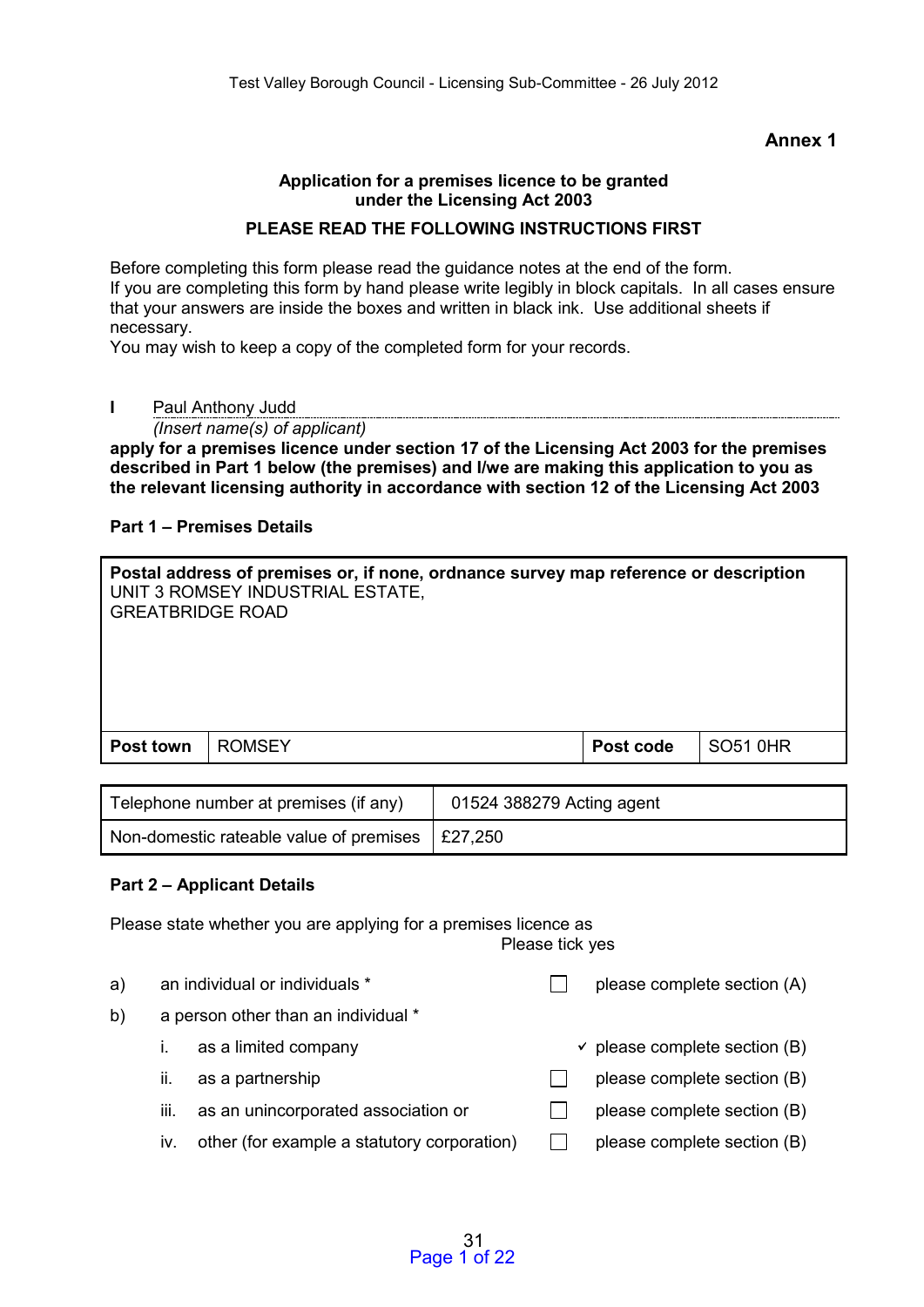| C)        | a recognised club                                                                                                                                                            |                   | please complete section (B) |  |
|-----------|------------------------------------------------------------------------------------------------------------------------------------------------------------------------------|-------------------|-----------------------------|--|
| d)        | a charity                                                                                                                                                                    |                   | please complete section (B) |  |
| e)        | the proprietor of an educational establishment                                                                                                                               |                   | please complete section (B) |  |
| f)        | a health service body                                                                                                                                                        |                   | please complete section (B) |  |
| g)        | a person who is registered under Part 2 of the<br>Care Standards Act 2000 (c14) in respect of an<br>independent hospital in Wales                                            | $\vert \ \ \vert$ | please complete section (B) |  |
| ga)       | a person who is registered under Chapter 2 of<br>Part 1 of the Health and Social Care Act 2008<br>(within the meaning of that Part) in an<br>independent hospital in England |                   | please complete section (B) |  |
| h)        | the chief officer of police of a police force in<br><b>England and Wales</b>                                                                                                 |                   | please complete section (B) |  |
|           | * If you are applying as a person described in (a) or (b) please confirm:                                                                                                    |                   |                             |  |
|           |                                                                                                                                                                              |                   | Please tick yes             |  |
|           | I am carrying on or proposing to carry on a business which involves the use of the<br>premises for licensable activities; or                                                 |                   |                             |  |
| $\bullet$ | I am making the application pursuant to a                                                                                                                                    |                   |                             |  |
|           | statutory function or<br>$\circ$                                                                                                                                             |                   |                             |  |
|           | a function discharged by virtue of Her Majesty's prerogative<br>$\circ$                                                                                                      |                   |                             |  |

## **(A) INDIVIDUAL APPLICANTS** (fill in as applicable)

| Miss<br>Mr<br>Mrs<br>$\mathbf{I}$                                      | Other Title (for<br>Ms<br>example, Rev) |
|------------------------------------------------------------------------|-----------------------------------------|
| <b>Surname</b>                                                         | <b>First names</b>                      |
| I am 18 years old or over                                              | Please tick yes                         |
| <b>Current postal address</b><br>if different from<br>premises address |                                         |
| <b>Post Town</b>                                                       | <b>Postcode</b>                         |
| Daytime contact telephone number                                       |                                         |
| <b>E-mail address</b><br>(optional)                                    |                                         |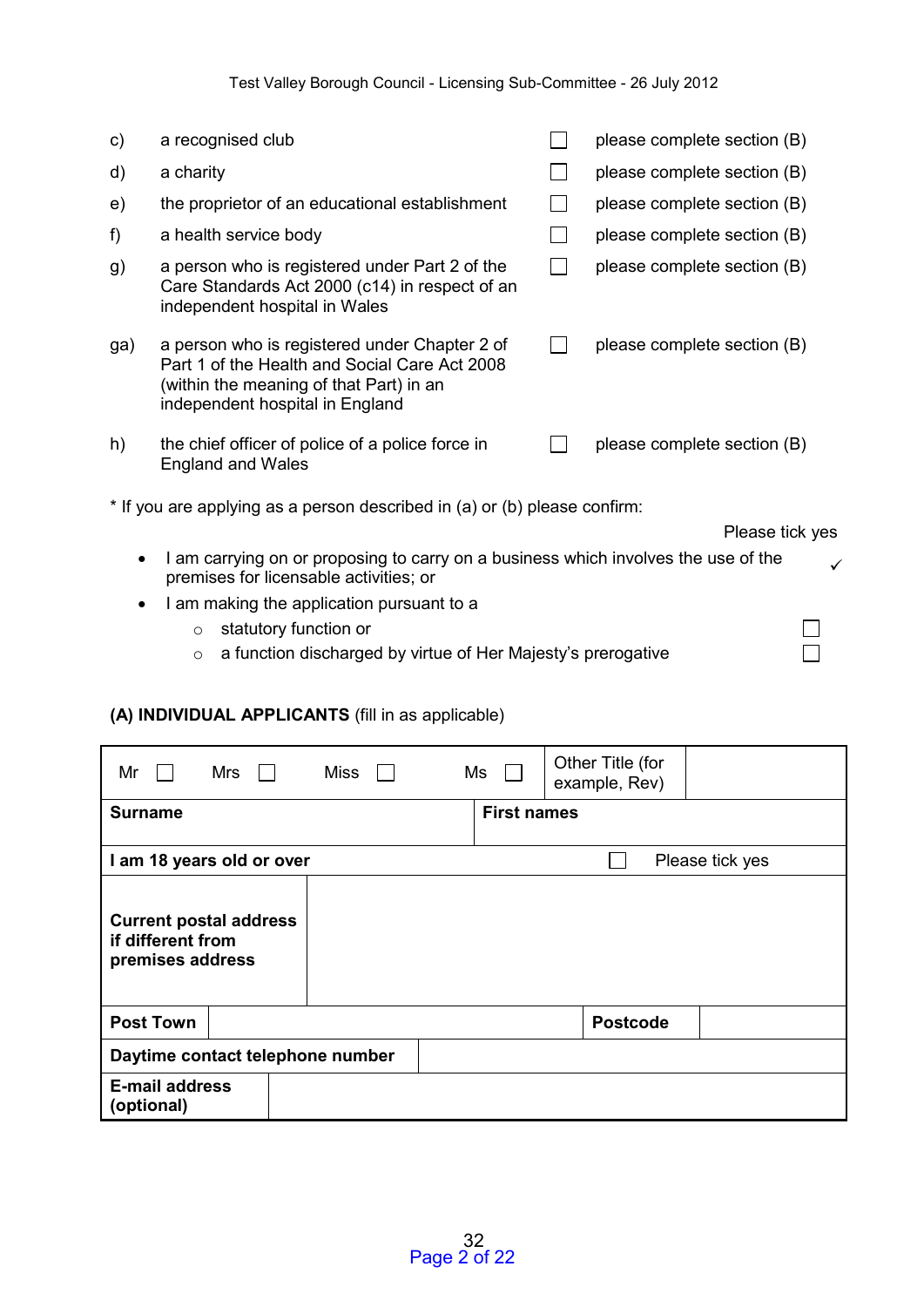### **SECOND INDIVIDUAL APPLICANT** (if applicable)

| Mr                                                                     | Mrs<br>$\mathbf{1}$ |  | Miss |  |  | Ms                 | Other Title (for<br>example, Rev) |  |                 |
|------------------------------------------------------------------------|---------------------|--|------|--|--|--------------------|-----------------------------------|--|-----------------|
| <b>Surname</b>                                                         |                     |  |      |  |  | <b>First names</b> |                                   |  |                 |
| I am 18 years old or over                                              |                     |  |      |  |  |                    |                                   |  | Please tick yes |
| <b>Current postal address</b><br>if different from<br>premises address |                     |  |      |  |  |                    |                                   |  |                 |
| <b>Post Town</b>                                                       |                     |  |      |  |  | <b>Postcode</b>    |                                   |  |                 |
| Daytime contact telephone number                                       |                     |  |      |  |  |                    |                                   |  |                 |
| <b>E-mail address</b><br>(optional)                                    |                     |  |      |  |  |                    |                                   |  |                 |

#### **(B) OTHER APPLICANTS**

**Please provide name and registered address of applicant in full. Where appropriate please give any registered number. In the case of a partnership or other joint venture (other than a body corporate), please give the name and address of each party concerned.**

| Name<br>Frankie's Fun Factory Limited                                                                      |
|------------------------------------------------------------------------------------------------------------|
| Address<br>Unit 3 Romsey Industrial Estate,<br>Greatbridge Road,<br>Romsey<br>Hampshire<br><b>SO51 0HR</b> |
| Registered number (where applicable)<br>7247020                                                            |
| Description of applicant (for example, partnership, company, unincorporated association etc.)              |
| Limited company                                                                                            |
| Telephone number (if any)<br>01524 388279 or 0777 6119360                                                  |
| E-mail address (optional)<br>info@knighttraining.co.uk                                                     |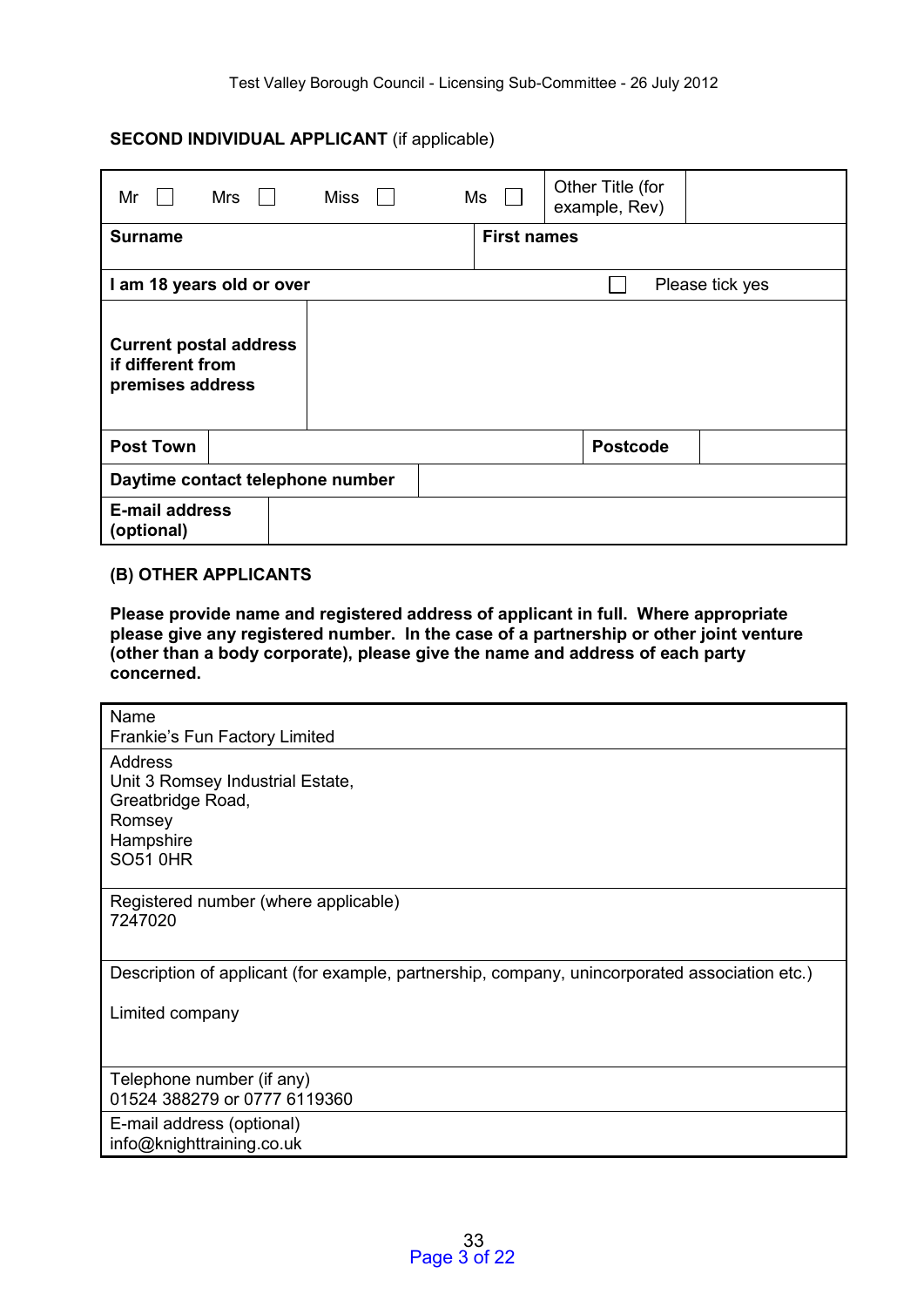Day Month Year

### **Part 3 Operating Schedule**

When do you want the premises licence to start?

| If you wish the licence to be valid only for a limited period, when do<br>you want it to end?      | Day Month<br>Year |
|----------------------------------------------------------------------------------------------------|-------------------|
| Please give a general description of the premises (please read guidance note1)                     |                   |
| The property is an industrial unit close to the entrance of Romsey Industrial Estate, containing a |                   |

family play and party leisure facility with a café/diner area. The surrounding businesses consist of industrial workshops and offices. To the rear of the business is an Esso service station.

If 5,000 or more people are expected to attend the premises at any If 3,000 of filore people are expected to attend the prefiless at any  $NA$ 

What licensable activities do you intend to carry on from the premises?

(Please see sections 1 and 14 of the Licensing Act 2003 and Schedules 1 and 2 to the Licensing Act 2003)

|              | <b>Provision of regulated entertainment</b>                                                                      | <b>Please tick yes</b> |
|--------------|------------------------------------------------------------------------------------------------------------------|------------------------|
| a)           | plays (if ticking yes, fill in box A)                                                                            |                        |
| b)           | films (if ticking yes, fill in box B)                                                                            |                        |
| $\mathsf{c}$ | indoor sporting events (if ticking yes, fill in box C)                                                           |                        |
| d)           | boxing or wrestling entertainment (if ticking yes, fill in box D)                                                |                        |
| e)           | live music (if ticking yes, fill in box E)                                                                       |                        |
| f)           | recorded music (if ticking yes, fill in box F)                                                                   | Υ                      |
| g)           | performances of dance (if ticking yes, fill in box G)                                                            |                        |
| h)           | anything of a similar description to that falling within (e), (f) or $(g)$<br>(if ticking yes, fill in box $H$ ) |                        |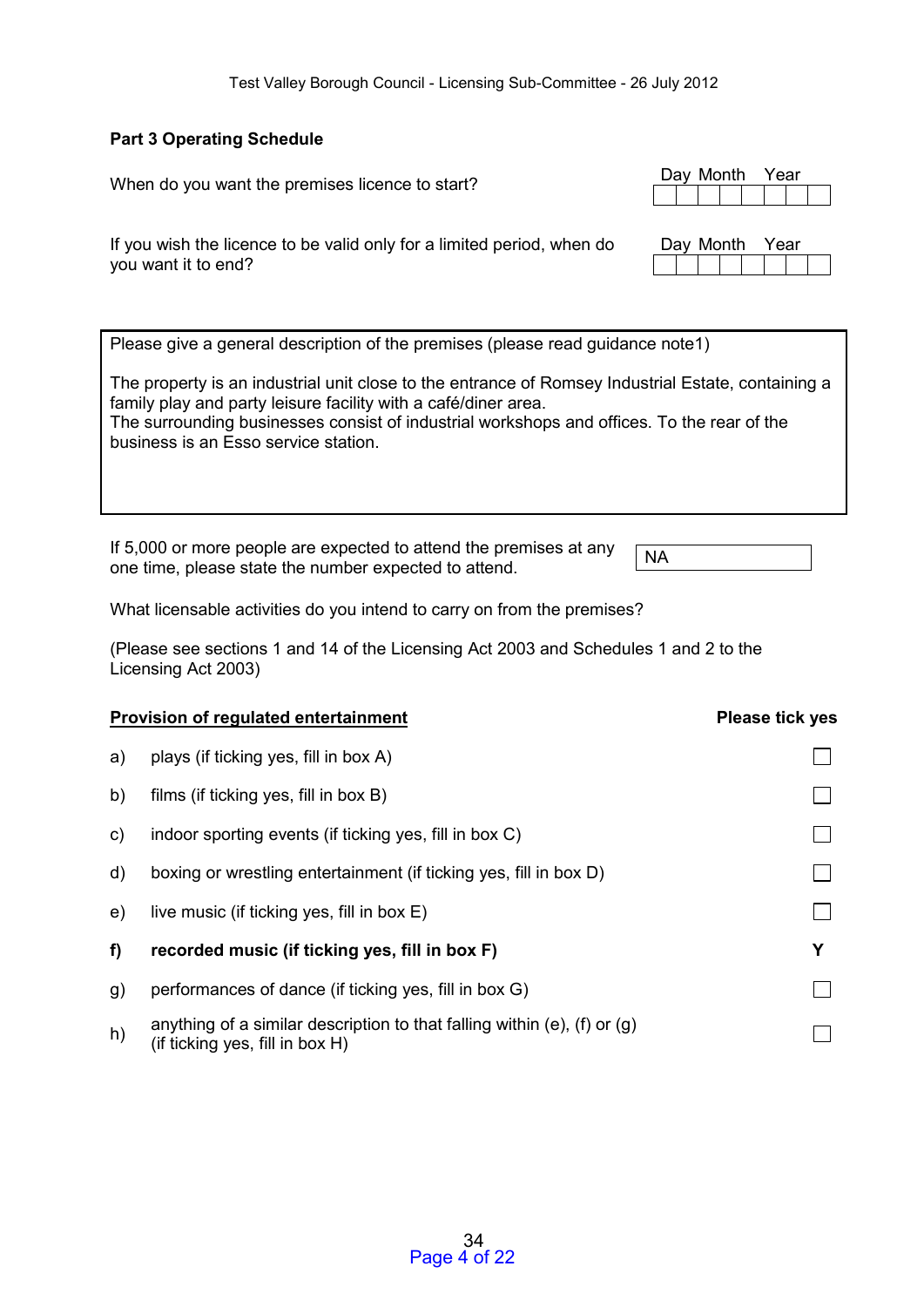## **Provision of entertainment facilities:**

| i)           | making music (if ticking yes, fill in box I)                                                                |  |  |  |  |  |  |
|--------------|-------------------------------------------------------------------------------------------------------------|--|--|--|--|--|--|
| $\mathbf{j}$ | dancing (if ticking yes, fill in box J)                                                                     |  |  |  |  |  |  |
| $\mathsf{k}$ | entertainment of a similar description to that falling within (i) or (j)<br>(if ticking yes, fill in box K) |  |  |  |  |  |  |
|              | <b>Provision of late night refreshment</b> (if ticking yes, fill in box L)                                  |  |  |  |  |  |  |
|              | Supply of alcohol (if ticking yes, fill in box M)                                                           |  |  |  |  |  |  |
|              | In all cases complete boxes N, O and P                                                                      |  |  |  |  |  |  |

## 35 Page 5 of 22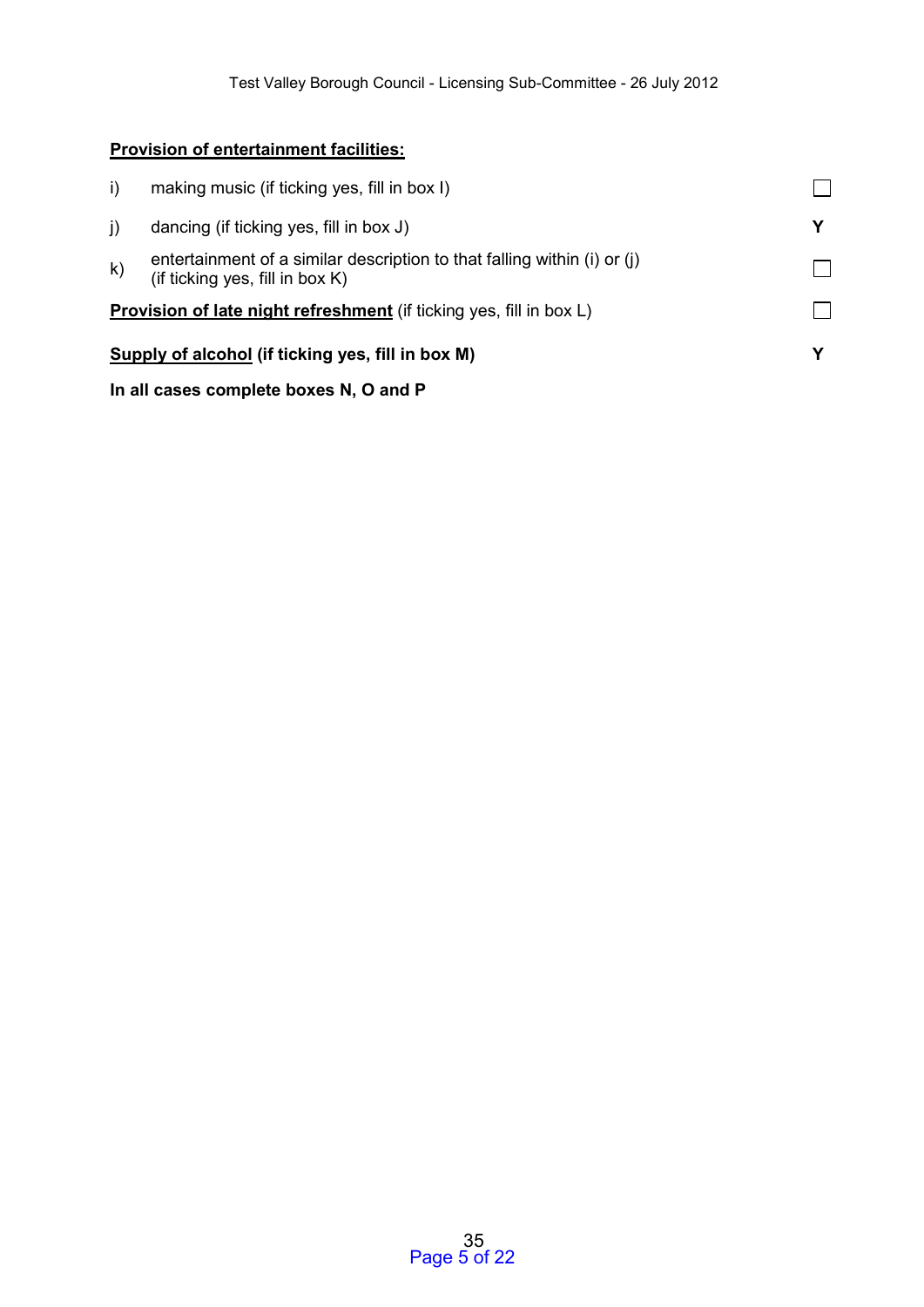# **A**

| <b>Plays</b><br>Standard days and<br>timings (please read |                  |        | Will the performance of a play take place<br>indoors or outdoors or both - please tick<br>(please read guidance note 2)                                                                               | Indoors         |  |
|-----------------------------------------------------------|------------------|--------|-------------------------------------------------------------------------------------------------------------------------------------------------------------------------------------------------------|-----------------|--|
|                                                           | guidance note 6) |        |                                                                                                                                                                                                       | <b>Outdoors</b> |  |
| Day                                                       | <b>Start</b>     | Finish |                                                                                                                                                                                                       | <b>Both</b>     |  |
| Mon                                                       |                  |        | Please give further details here (please read guidance note 3)                                                                                                                                        |                 |  |
| Tue                                                       |                  |        |                                                                                                                                                                                                       |                 |  |
| Wed                                                       |                  |        | State any seasonal variations for performing plays (please read<br>quidance note 4)                                                                                                                   |                 |  |
| Thur                                                      |                  |        |                                                                                                                                                                                                       |                 |  |
| Fri                                                       |                  |        | Non standard timings. Where you intend to use the premises<br>for the performance of plays at different times to those listed in<br>the column on the left, please list (please read guidance note 5) |                 |  |
| Sat                                                       |                  |        |                                                                                                                                                                                                       |                 |  |
| Sun                                                       |                  |        |                                                                                                                                                                                                       |                 |  |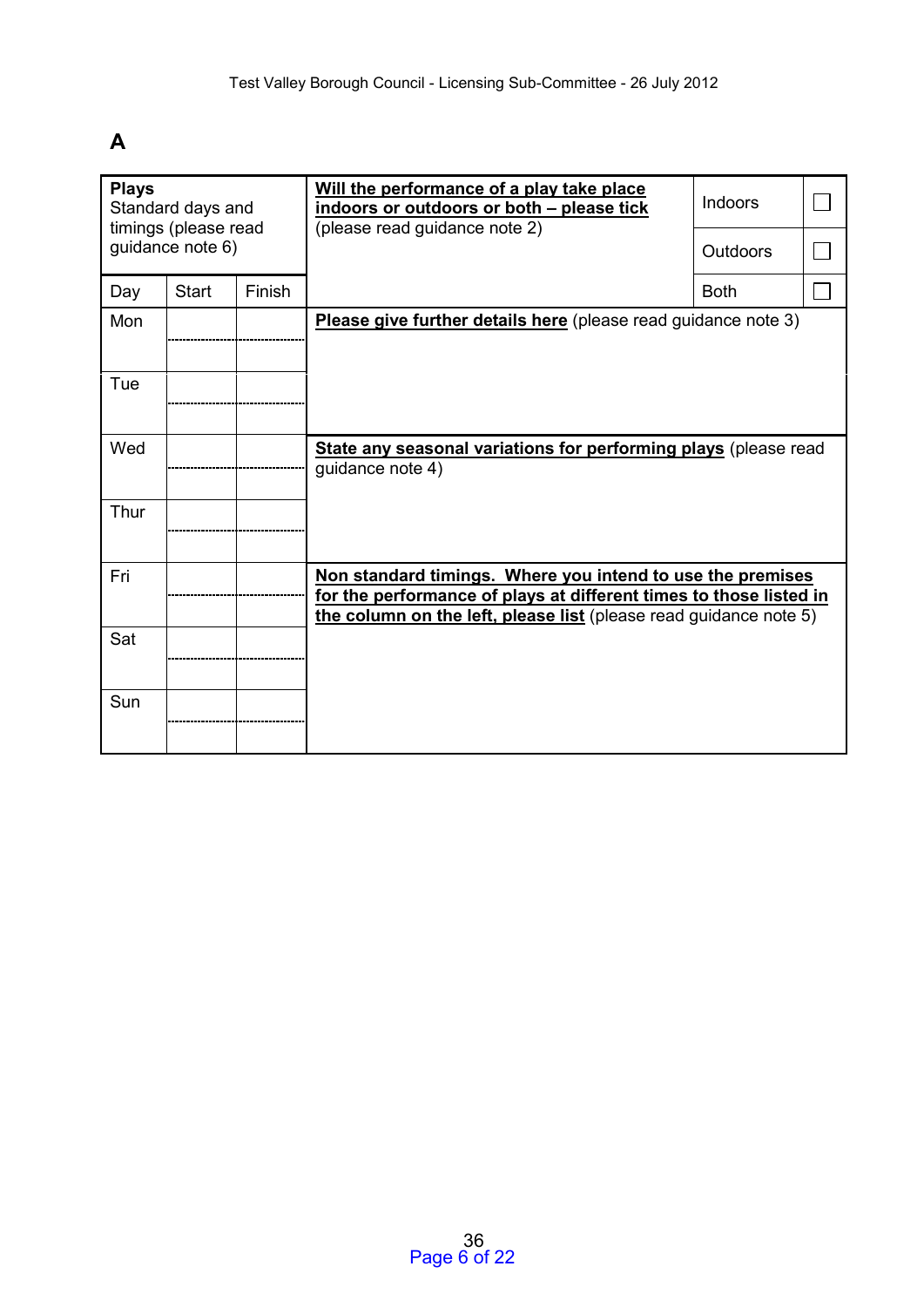# **B**

| <b>Films</b><br>Standard days and<br>timings (please read |                  |               | Will the exhibition of films take place indoors<br>or outdoors or both - please tick (please read<br>guidance note 2)                                                                                | <b>Indoors</b>  |  |
|-----------------------------------------------------------|------------------|---------------|------------------------------------------------------------------------------------------------------------------------------------------------------------------------------------------------------|-----------------|--|
|                                                           | guidance note 6) |               |                                                                                                                                                                                                      | <b>Outdoors</b> |  |
| Day                                                       | <b>Start</b>     | <b>Finish</b> |                                                                                                                                                                                                      | <b>Both</b>     |  |
| Mon                                                       |                  |               | Please give further details here (please read guidance note 3)                                                                                                                                       |                 |  |
| Tue                                                       |                  |               |                                                                                                                                                                                                      |                 |  |
| Wed                                                       |                  |               | State any seasonal variations for the exhibition of films (please<br>read guidance note 4)                                                                                                           |                 |  |
| Thur                                                      |                  |               |                                                                                                                                                                                                      |                 |  |
| Fri                                                       |                  |               | Non standard timings. Where you intend to use the premises<br>for the exhibition of films at different times to those listed in the<br>column on the left, please list (please read guidance note 5) |                 |  |
| Sat                                                       |                  |               |                                                                                                                                                                                                      |                 |  |
| Sun                                                       |                  |               |                                                                                                                                                                                                      |                 |  |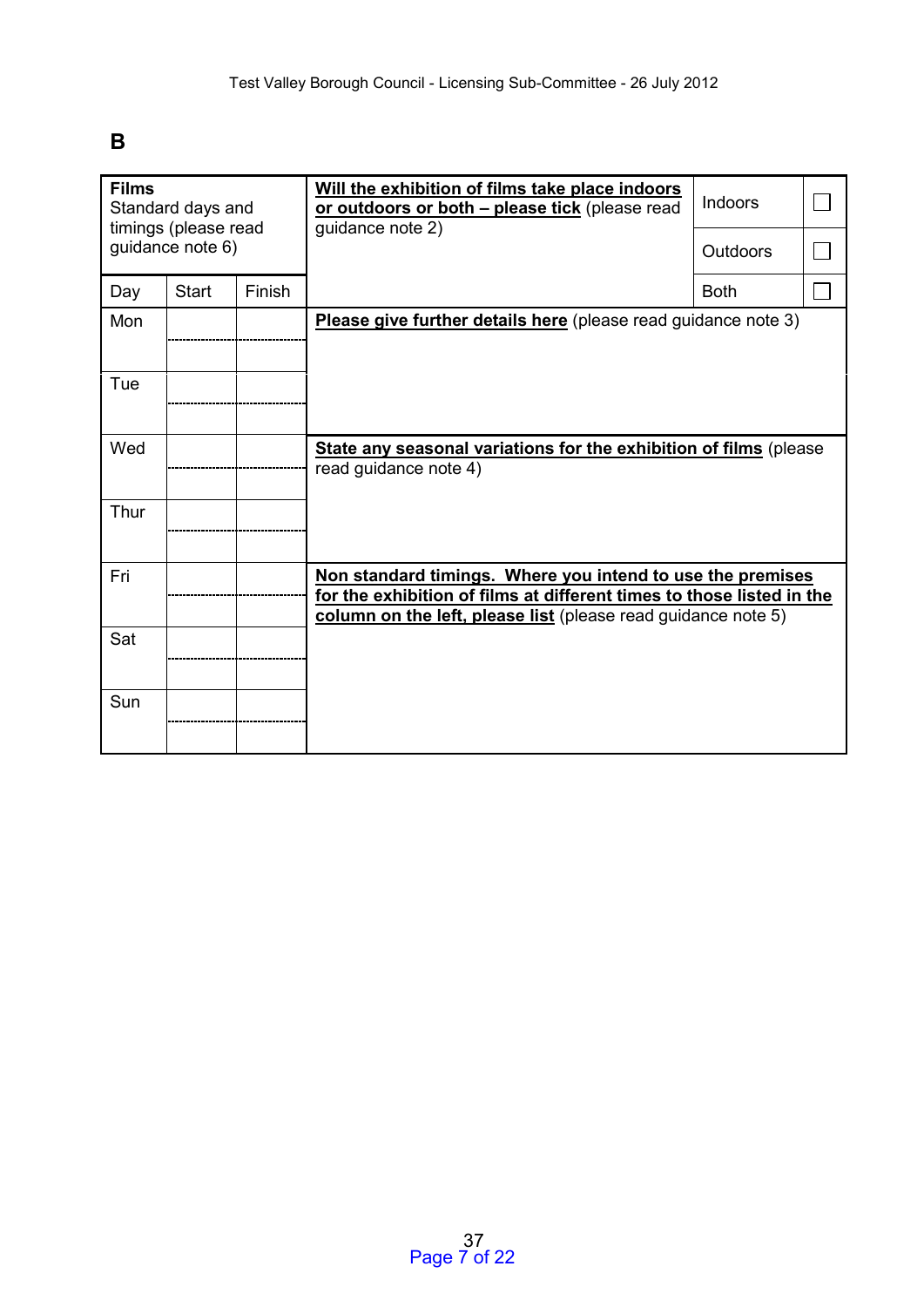# **C**

| Indoor sporting events<br>Standard days and<br>timings (please read<br>guidance note 6) |              |               | Please give further details (please read guidance note 3)                                                                                                                                           |
|-----------------------------------------------------------------------------------------|--------------|---------------|-----------------------------------------------------------------------------------------------------------------------------------------------------------------------------------------------------|
| Day                                                                                     | <b>Start</b> | <b>Finish</b> |                                                                                                                                                                                                     |
| Mon                                                                                     |              |               |                                                                                                                                                                                                     |
| Tue                                                                                     |              |               | State any seasonal variations for indoor sporting events (please<br>read guidance note 4)                                                                                                           |
| Wed                                                                                     |              |               |                                                                                                                                                                                                     |
| Thur                                                                                    |              |               | Non standard timings. Where you intend to use the premises<br>for indoor sporting events at different times to those listed in<br>the column on the left, please list (please read guidance note 5) |
| Fri                                                                                     |              |               |                                                                                                                                                                                                     |
| Sat                                                                                     |              |               |                                                                                                                                                                                                     |
| Sun                                                                                     |              |               |                                                                                                                                                                                                     |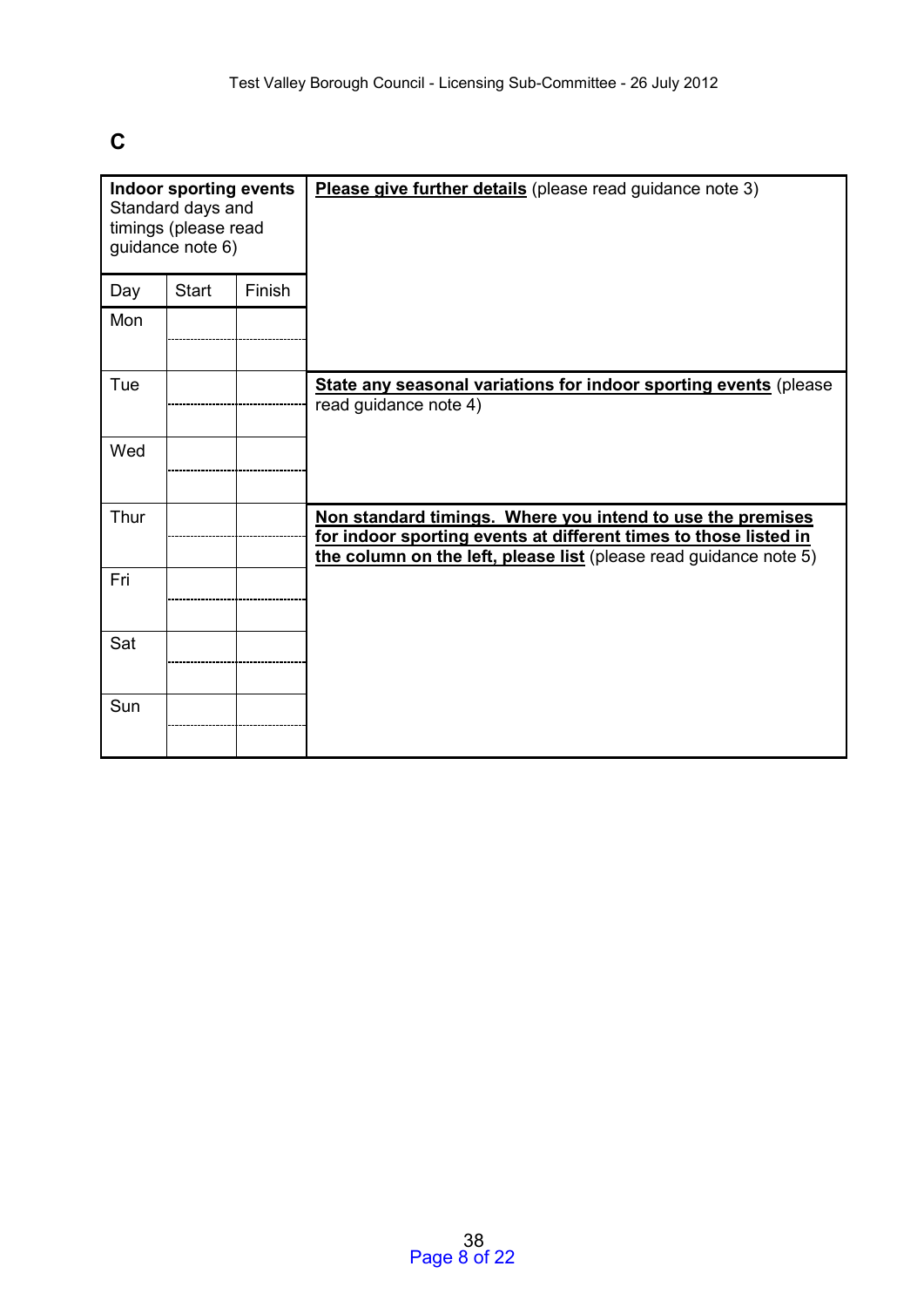# **D**

|      | <b>Boxing or wrestling</b><br>entertainments<br>Standard days and |        | Will the boxing or wrestling entertainment<br>take place indoors or outdoors or both -<br>please tick (please read guidance note 2)                                                                    | <b>Indoors</b>  |  |
|------|-------------------------------------------------------------------|--------|--------------------------------------------------------------------------------------------------------------------------------------------------------------------------------------------------------|-----------------|--|
|      | timings (please read<br>guidance note 6)                          |        |                                                                                                                                                                                                        | <b>Outdoors</b> |  |
| Day  | <b>Start</b>                                                      | Finish |                                                                                                                                                                                                        | <b>Both</b>     |  |
| Mon  |                                                                   |        | Please give further details here (please read guidance note 3)                                                                                                                                         |                 |  |
| Tue  |                                                                   |        |                                                                                                                                                                                                        |                 |  |
| Wed  |                                                                   |        | State any seasonal variations for boxing or wrestling<br>entertainment (please read guidance note 4)                                                                                                   |                 |  |
| Thur |                                                                   |        |                                                                                                                                                                                                        |                 |  |
| Fri  |                                                                   |        | Non standard timings. Where you intend to use the premises<br>for boxing or wrestling entertainment at different times to those<br>listed in the column on the left, please list (please read guidance |                 |  |
| Sat  |                                                                   |        | note 5)                                                                                                                                                                                                |                 |  |
| Sun  |                                                                   |        |                                                                                                                                                                                                        |                 |  |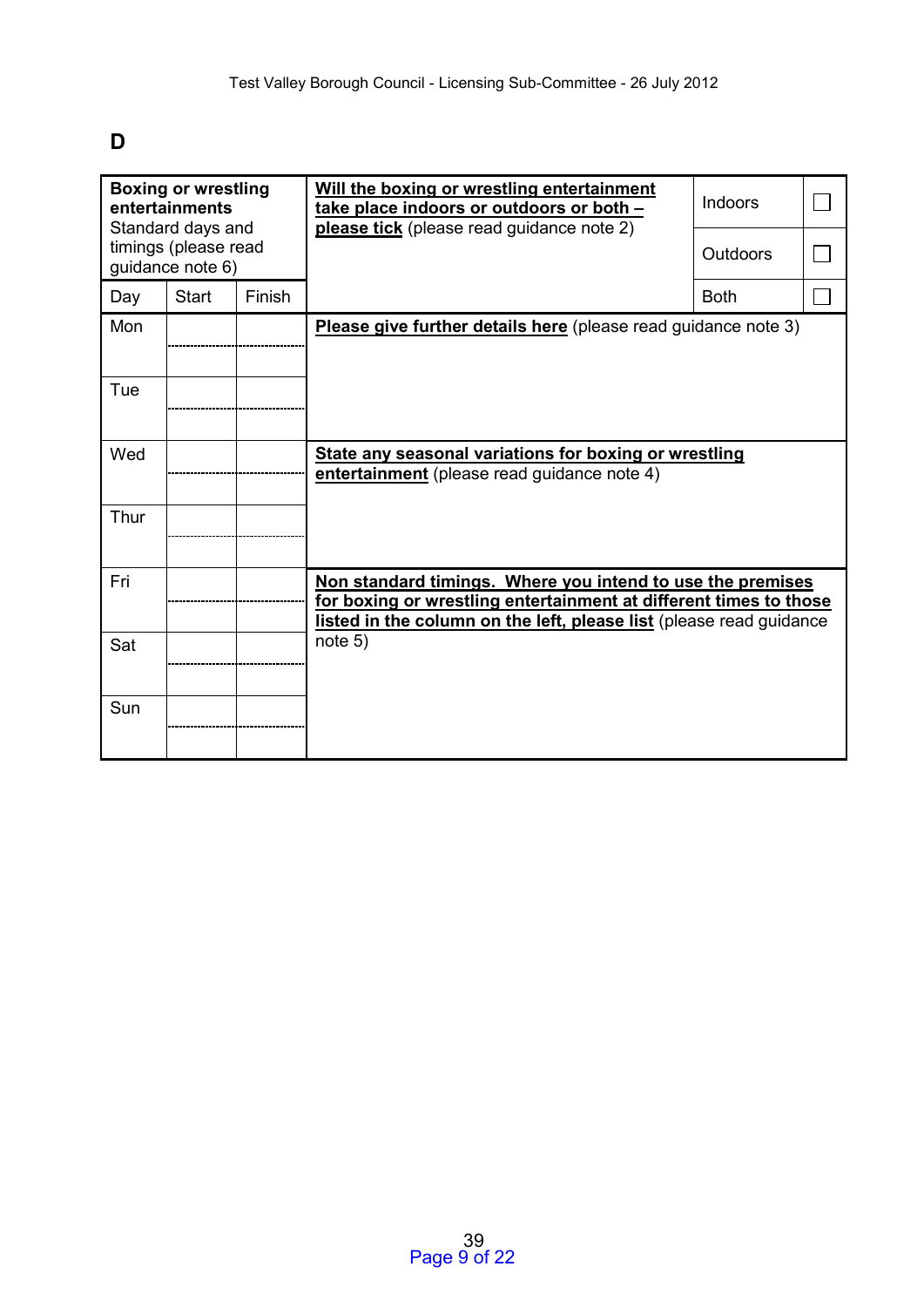# **E**

| Live music | Standard days and<br>timings (please read |        | Will the performance of live music take place<br>indoors or outdoors or both - please tick<br>(please read guidance note 2)                                                                        | <b>Indoors</b> |  |
|------------|-------------------------------------------|--------|----------------------------------------------------------------------------------------------------------------------------------------------------------------------------------------------------|----------------|--|
|            | guidance note 6)                          |        |                                                                                                                                                                                                    | Outdoors       |  |
| Day        | <b>Start</b>                              | Finish |                                                                                                                                                                                                    | <b>Both</b>    |  |
| Mon        |                                           |        | Please give further details here (please read guidance note 3)                                                                                                                                     |                |  |
| Tue        |                                           |        |                                                                                                                                                                                                    |                |  |
| Wed        |                                           |        | State any seasonal variations for the performance of live music<br>(please read guidance note 4)                                                                                                   |                |  |
| Thur       |                                           |        |                                                                                                                                                                                                    |                |  |
| Fri        |                                           |        | Non standard timings. Where you intend to use the premises<br>for the performance of live music at different times to those<br>listed in the column on the left, please list (please read guidance |                |  |
| Sat        |                                           |        | note 5)                                                                                                                                                                                            |                |  |
| Sun        |                                           |        |                                                                                                                                                                                                    |                |  |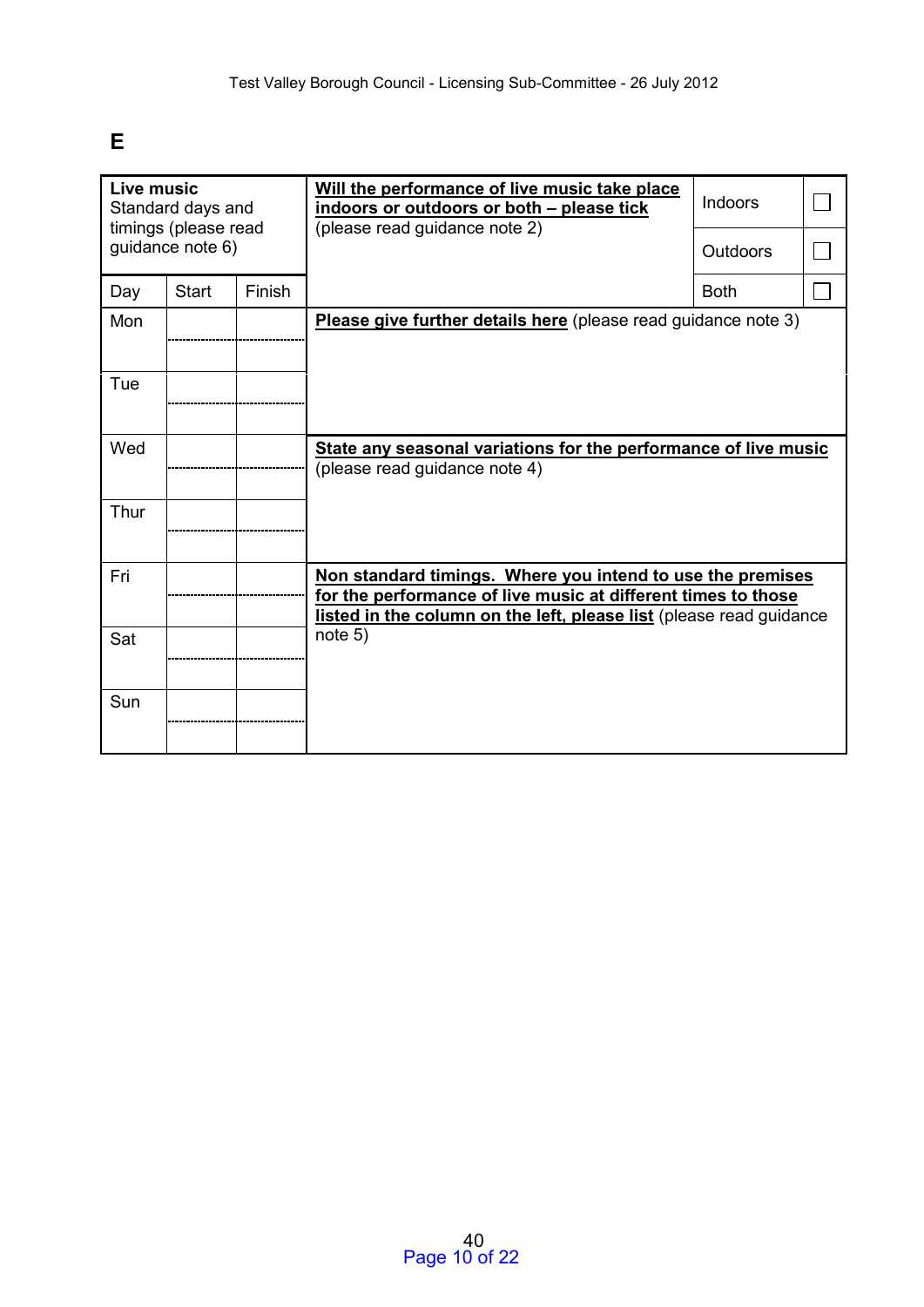# **F**

|      | <b>Recorded music</b><br>Standard days and<br>timings (please read |        | Will the playing of recorded music take place<br>indoors or outdoors or both - please tick                                  | <b>Indoors</b> | Y |
|------|--------------------------------------------------------------------|--------|-----------------------------------------------------------------------------------------------------------------------------|----------------|---|
|      | guidance note 6)                                                   |        | (please read guidance note 2)                                                                                               | Outdoors       |   |
| Day  | <b>Start</b>                                                       | Finish |                                                                                                                             | <b>Both</b>    |   |
| Mon  | 1800                                                               | 2300   | Please give further details here (please read guidance note 3)                                                              |                |   |
|      |                                                                    |        | Recorded music for disco                                                                                                    |                |   |
| Tue  | 1800                                                               | 2300   |                                                                                                                             |                |   |
|      |                                                                    |        |                                                                                                                             |                |   |
| Wed  | 1800                                                               | 2300   | State any seasonal variations for the playing of recorded music<br>(please read guidance note 4)                            |                |   |
|      |                                                                    |        |                                                                                                                             |                |   |
| Thur | 1800                                                               | 2300   |                                                                                                                             |                |   |
|      |                                                                    |        |                                                                                                                             |                |   |
| Fri  | 1800                                                               | 2300   | Non standard timings. Where you intend to use the premises<br>for the playing of recorded music at different times to those |                |   |
|      |                                                                    |        | listed in the column on the left, please list (please read guidance                                                         |                |   |
| Sat  | 1800                                                               | 2300   | note 5)                                                                                                                     |                |   |
|      |                                                                    |        |                                                                                                                             |                |   |
| Sun  | 1800                                                               | 2300   |                                                                                                                             |                |   |
|      |                                                                    |        |                                                                                                                             |                |   |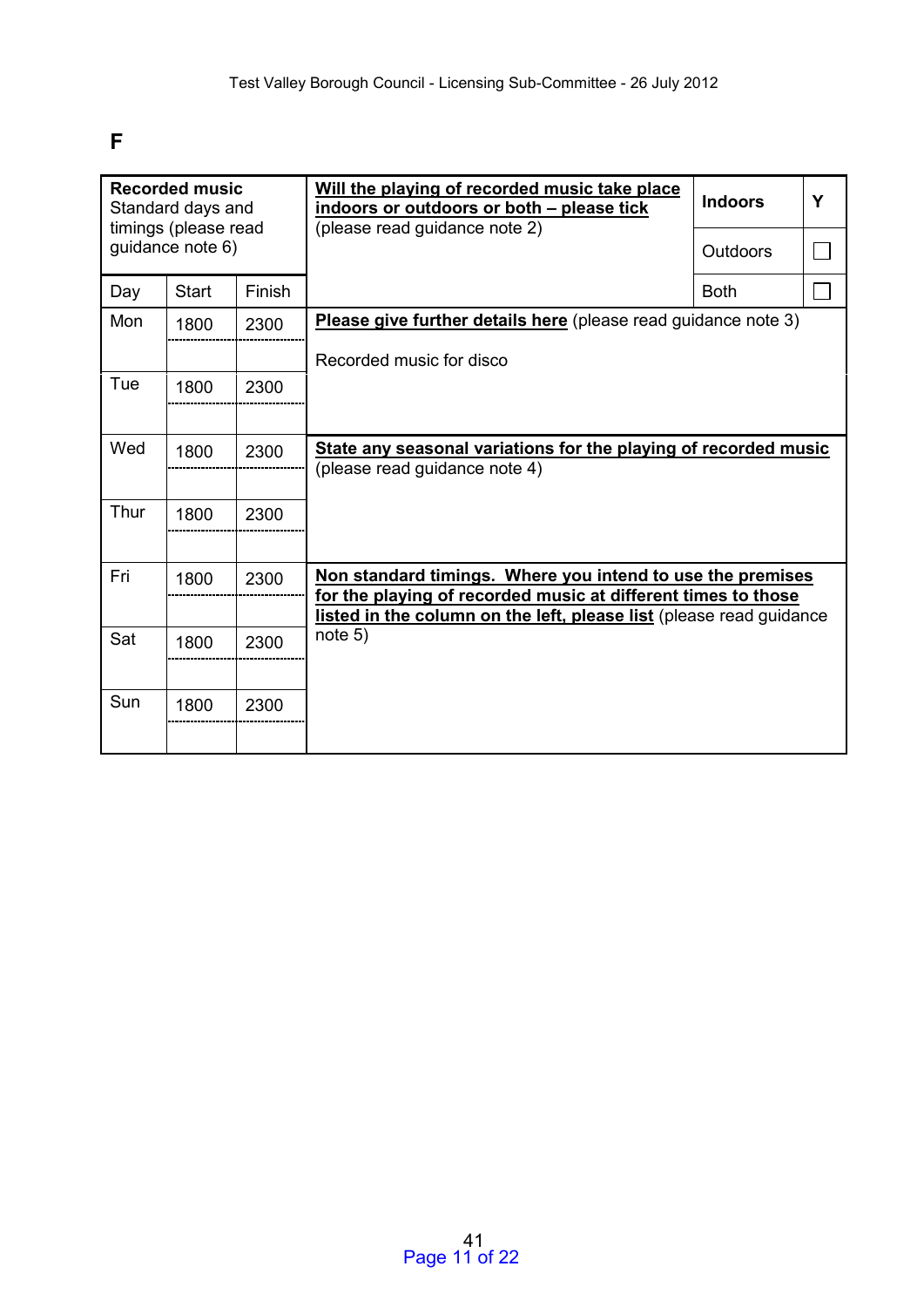# **G**

| dance | <b>Performances of</b><br>Standard days and |        | Will the performance of dance take place<br>indoors or outdoors or both - please tick<br>(please read guidance note 2)                                                                                | Indoors     |  |
|-------|---------------------------------------------|--------|-------------------------------------------------------------------------------------------------------------------------------------------------------------------------------------------------------|-------------|--|
|       | timings (please read<br>guidance note 6)    |        |                                                                                                                                                                                                       | Outdoors    |  |
| Day   | <b>Start</b>                                | Finish |                                                                                                                                                                                                       | <b>Both</b> |  |
| Mon   |                                             |        | Please give further details here (please read guidance note 3)                                                                                                                                        |             |  |
| Tue   |                                             |        |                                                                                                                                                                                                       |             |  |
| Wed   |                                             |        | State any seasonal variations for the performance of dance<br>(please read guidance note 4)                                                                                                           |             |  |
| Thur  |                                             |        |                                                                                                                                                                                                       |             |  |
| Fri   |                                             |        | Non standard timings. Where you intend to use the premises<br>for the performance of dance at different times to those listed in<br>the column on the left, please list (please read guidance note 5) |             |  |
| Sat   |                                             |        |                                                                                                                                                                                                       |             |  |
| Sun   |                                             |        |                                                                                                                                                                                                       |             |  |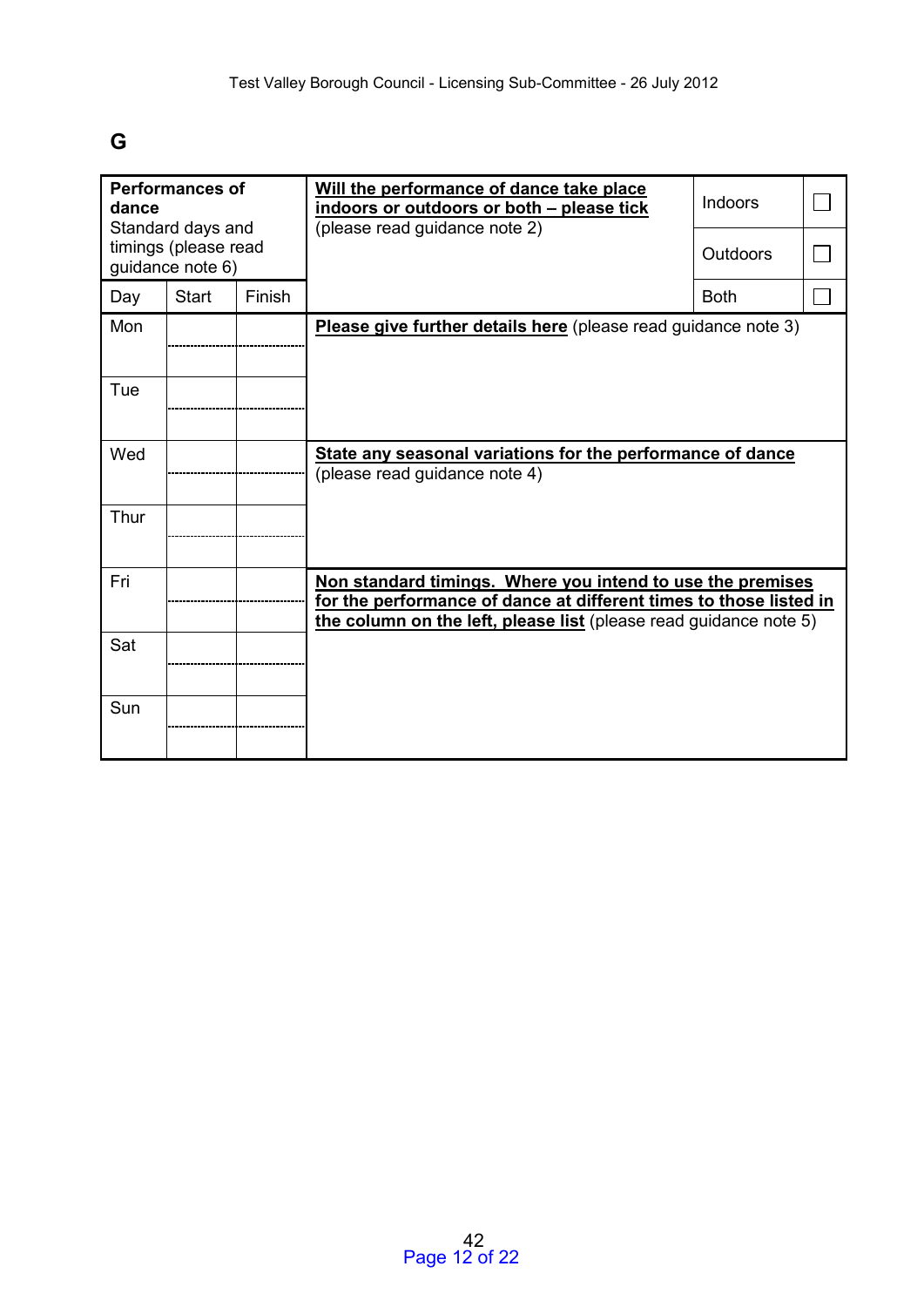**H** 

| Anything of a similar<br>description to that<br>falling within (e), (f) or<br>(g)<br>Standard days and<br>timings (please read<br>guidance note 6) |              |        | Please give a description of the type of entertainment you will<br>be providing                                                                                                                                                                                   |                 |  |
|----------------------------------------------------------------------------------------------------------------------------------------------------|--------------|--------|-------------------------------------------------------------------------------------------------------------------------------------------------------------------------------------------------------------------------------------------------------------------|-----------------|--|
| Day                                                                                                                                                | <b>Start</b> | Finish | Will this entertainment take place indoors or<br>outdoors or both - please tick (please read                                                                                                                                                                      | Indoors         |  |
| Mon                                                                                                                                                |              |        | quidance note 2)                                                                                                                                                                                                                                                  | <b>Outdoors</b> |  |
|                                                                                                                                                    |              |        |                                                                                                                                                                                                                                                                   | <b>Both</b>     |  |
| Tue                                                                                                                                                |              |        | Please give further details here (please read guidance note 3)                                                                                                                                                                                                    |                 |  |
| Wed                                                                                                                                                |              |        |                                                                                                                                                                                                                                                                   |                 |  |
| Thur                                                                                                                                               |              |        | State any seasonal variations for entertainment of a similar<br>description to that falling within (e), (f) or (g) (please read<br>quidance note 4)                                                                                                               |                 |  |
| Fri                                                                                                                                                |              |        |                                                                                                                                                                                                                                                                   |                 |  |
| Sat                                                                                                                                                |              |        | Non standard timings. Where you intend to use the premises<br>for the entertainment of a similar description to that falling<br>within (e), (f) or (g) at different times to those listed in the<br>column on the left, please list (please read guidance note 5) |                 |  |
| Sun                                                                                                                                                |              |        |                                                                                                                                                                                                                                                                   |                 |  |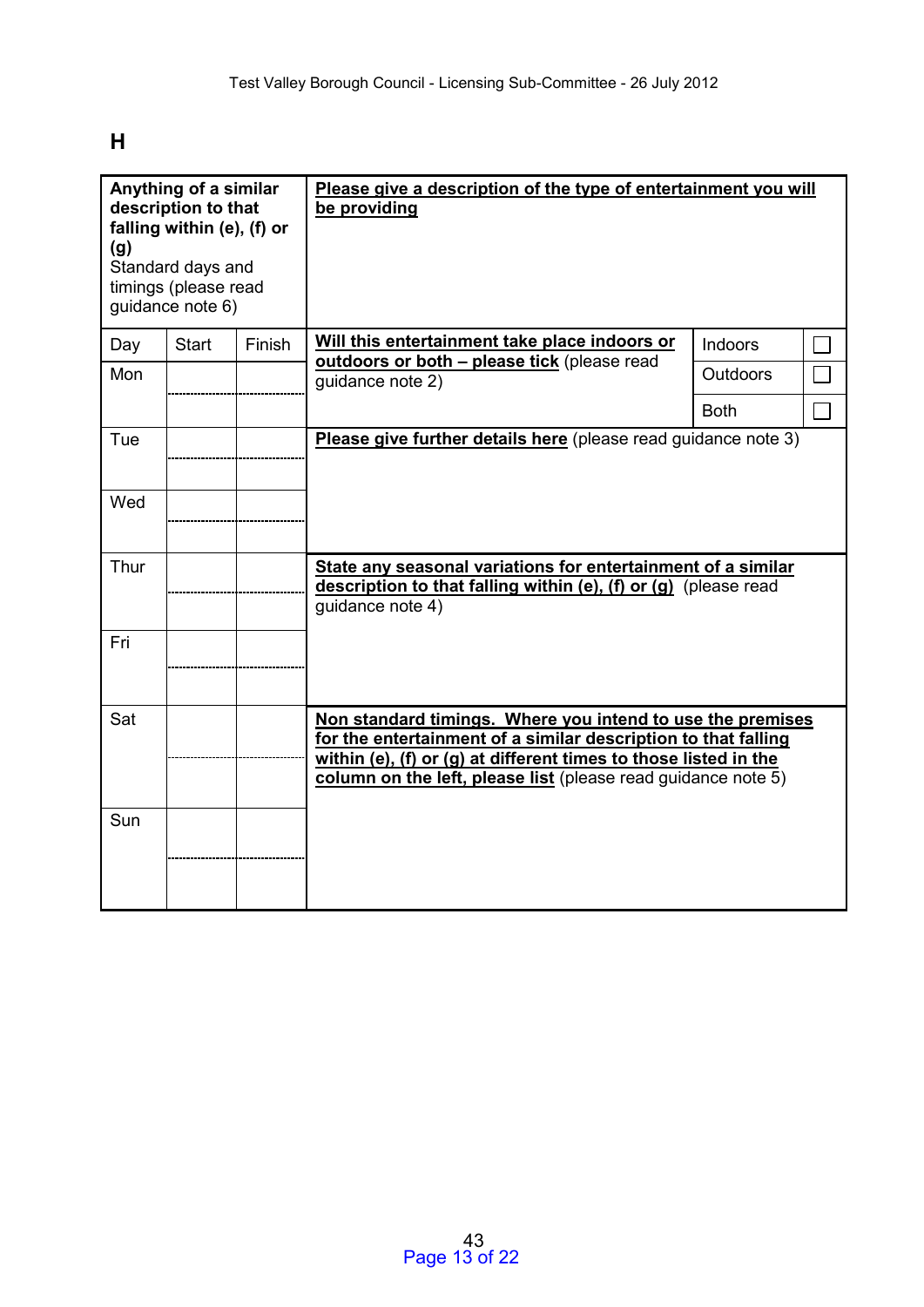**I** 

| <b>Provision of facilities</b><br>for making music<br>Standard days and<br>timings (please read<br>guidance note 6) |              |        | Please give a description of the facilities for making music you<br>will be providing<br>Will the facilities for making music be<br>indoors or outdoors or both - please tick<br>(please read guidance note 2) | Indoors<br><b>Outdoors</b> |  |
|---------------------------------------------------------------------------------------------------------------------|--------------|--------|----------------------------------------------------------------------------------------------------------------------------------------------------------------------------------------------------------------|----------------------------|--|
| Day                                                                                                                 | <b>Start</b> | Finish |                                                                                                                                                                                                                | <b>Both</b>                |  |
| Mon<br>Tue                                                                                                          |              |        | Please give further details here (please read guidance note 3)                                                                                                                                                 |                            |  |
| Wed<br>Thur                                                                                                         |              |        | State any seasonal variations for the provision of facilities for<br>making music (please read guidance note 4)                                                                                                |                            |  |
| Fri                                                                                                                 |              |        | Non standard timings. Where you intend to use the premises<br>for provision of facilities for making music at different times to<br>those listed in the column on the left, please list (please read           |                            |  |
| Sat                                                                                                                 |              |        | guidance note 5)                                                                                                                                                                                               |                            |  |
| Sun                                                                                                                 |              |        |                                                                                                                                                                                                                |                            |  |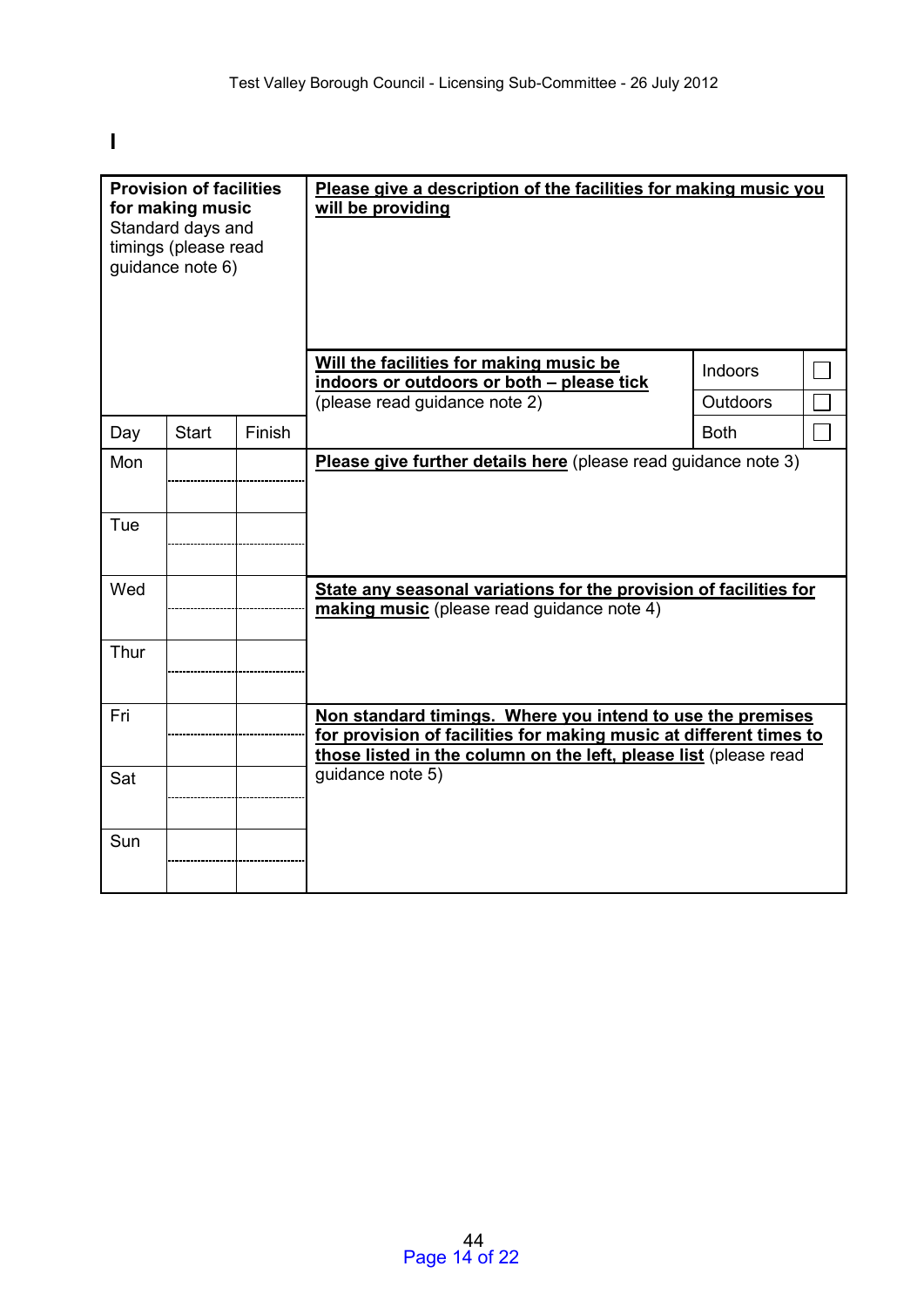# **J**

| <b>Provision of facilities</b><br>for dancing<br>Standard days and |                      |        | Will the facilities for dancing be indoors or<br>outdoors or both - please tick (see guidance                                                                                                   | <b>Indoors</b>  | Y |
|--------------------------------------------------------------------|----------------------|--------|-------------------------------------------------------------------------------------------------------------------------------------------------------------------------------------------------|-----------------|---|
|                                                                    | timings (please read |        | note 2)                                                                                                                                                                                         | <b>Outdoors</b> |   |
|                                                                    | guidance note 6)     |        |                                                                                                                                                                                                 | <b>Both</b>     |   |
|                                                                    |                      |        | Please give a description of the facilities for dancing you will be<br>providing<br>Proposed Dancing Area as per Plan                                                                           |                 |   |
| Day                                                                | <b>Start</b>         | Finish |                                                                                                                                                                                                 |                 |   |
| Mon                                                                | 1800                 | 2300   | Please give further details here (please read guidance note 3)                                                                                                                                  |                 |   |
|                                                                    |                      |        | The music will be amplified but will not impact on the outside area                                                                                                                             |                 |   |
| Tue                                                                | 1800                 | 2300   | regarding noise nuisance.                                                                                                                                                                       |                 |   |
| Wed                                                                | 1800                 | 2300   | State any seasonal variations for providing dancing facilities<br>(please read guidance note 4)                                                                                                 |                 |   |
| Thur                                                               | 1800                 | 2300   |                                                                                                                                                                                                 |                 |   |
| Fri                                                                | 1800                 | 2300   | Non standard timings. Where you intend to use the premises<br>for the provision of facilities for dancing entertainment at<br>different times to those listed in the column on the left, please |                 |   |
| Sat                                                                | 1800                 | 2300   | <b>list</b> (please read guidance note 5)                                                                                                                                                       |                 |   |
| Sun                                                                | 1800                 | 2300   |                                                                                                                                                                                                 |                 |   |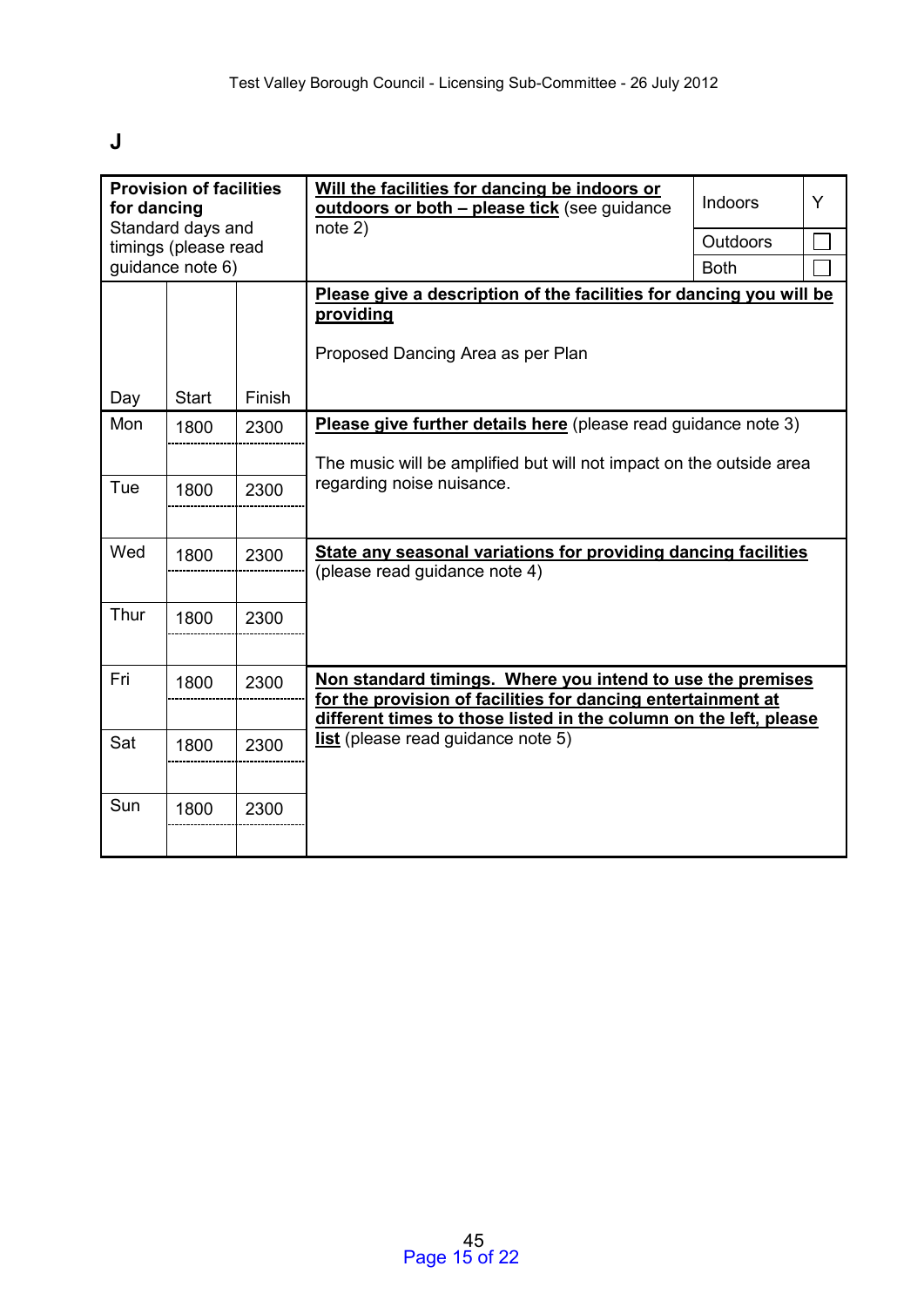# **K**

| <b>Provision of facilities</b><br>for entertainment of a<br>similar description to<br>that falling within i or j<br>Standard days and<br>timings (please read<br>guidance note 6) |              |        | Please give a description of the type of entertainment facility<br>you will be providing                                                                                                                                                                                                |                 |  |
|-----------------------------------------------------------------------------------------------------------------------------------------------------------------------------------|--------------|--------|-----------------------------------------------------------------------------------------------------------------------------------------------------------------------------------------------------------------------------------------------------------------------------------------|-----------------|--|
| Day                                                                                                                                                                               | <b>Start</b> | Finish | Will the entertainment facility be indoors or<br>outdoors or both - please tick (please read                                                                                                                                                                                            | Indoors         |  |
| Mon                                                                                                                                                                               |              |        | guidance note 2)                                                                                                                                                                                                                                                                        | <b>Outdoors</b> |  |
|                                                                                                                                                                                   |              |        |                                                                                                                                                                                                                                                                                         | <b>Both</b>     |  |
| Tue                                                                                                                                                                               |              |        | Please give further details here (please read guidance note 3)                                                                                                                                                                                                                          |                 |  |
| Wed                                                                                                                                                                               |              |        |                                                                                                                                                                                                                                                                                         |                 |  |
| Thur                                                                                                                                                                              |              |        | State any seasonal variations for the provision of facilities for<br>entertainment of a similar description to that falling within i or j<br>(please read guidance note 4)                                                                                                              |                 |  |
| Fri                                                                                                                                                                               |              |        |                                                                                                                                                                                                                                                                                         |                 |  |
| Sat                                                                                                                                                                               |              |        | Non standard timings. Where you intend to use the premises<br>for the provision of facilities for entertainment of a similar<br>description to that falling within i or j at different times to those<br>listed in the column on the left, please list (please read guidance<br>note 5) |                 |  |
| Sun                                                                                                                                                                               |              |        |                                                                                                                                                                                                                                                                                         |                 |  |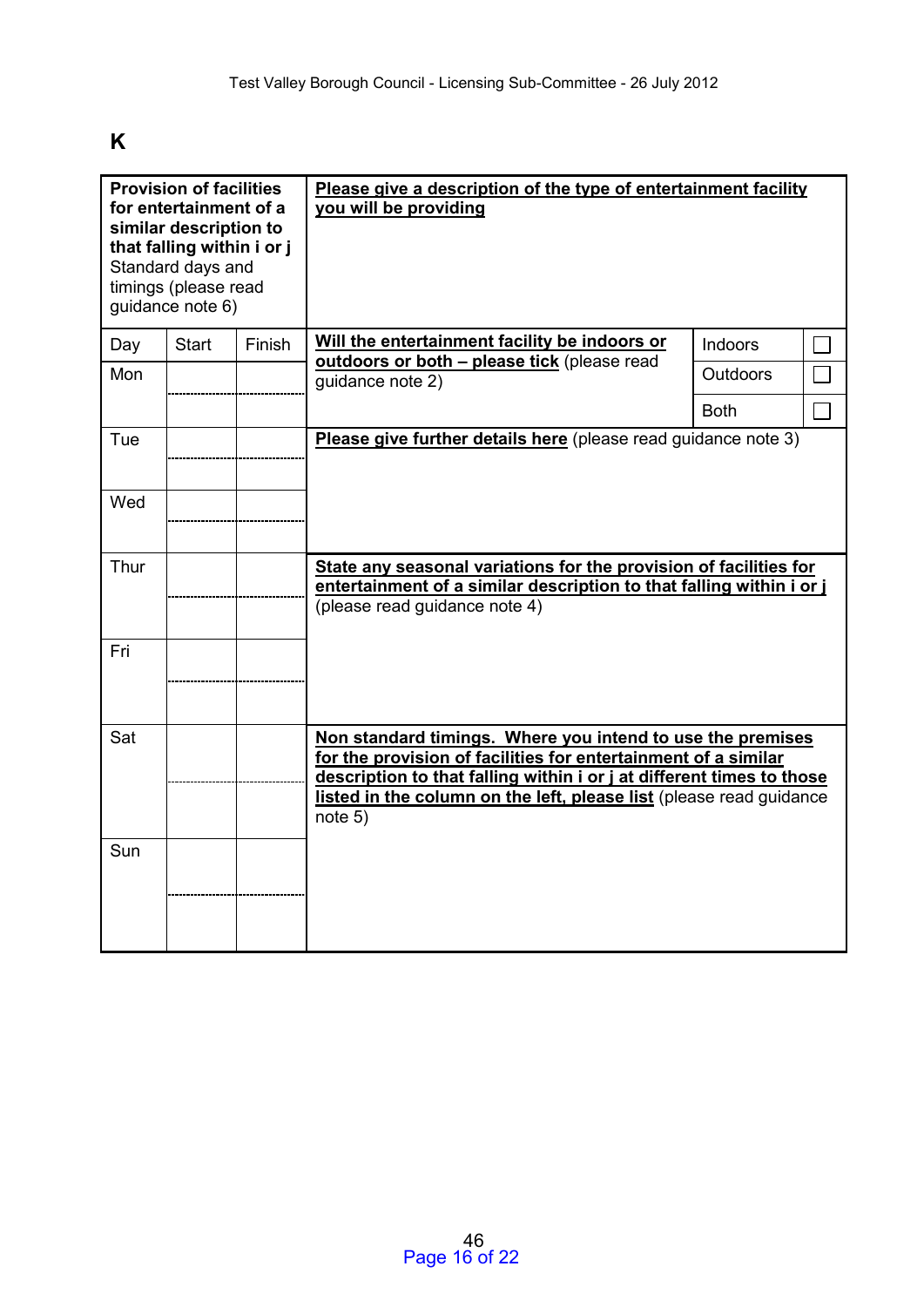# **L**

|      | Late night refreshment<br>Standard days and<br>timings (please read |        | Will the provision of late night refreshment<br>take place indoors or outdoors or both -<br>please tick (please read guidance note 2)                                                                | Indoors     |  |
|------|---------------------------------------------------------------------|--------|------------------------------------------------------------------------------------------------------------------------------------------------------------------------------------------------------|-------------|--|
|      | guidance note 6)                                                    |        |                                                                                                                                                                                                      | Outdoors    |  |
| Day  | <b>Start</b>                                                        | Finish |                                                                                                                                                                                                      | <b>Both</b> |  |
| Mon  |                                                                     |        | <b>Please give further details here</b> (please read guidance note 3)                                                                                                                                |             |  |
| Tue  |                                                                     |        |                                                                                                                                                                                                      |             |  |
| Wed  |                                                                     |        | State any seasonal variations for the provision of late night<br>refreshment (please read guidance note 4)                                                                                           |             |  |
| Thur |                                                                     |        |                                                                                                                                                                                                      |             |  |
| Fri  |                                                                     |        | Non standard timings. Where you intend to use the premises<br>for the provision of late night refreshment at different times, to<br>those listed in the column on the left, please list (please read |             |  |
| Sat  |                                                                     |        | quidance note 5)                                                                                                                                                                                     |             |  |
| Sun  |                                                                     |        |                                                                                                                                                                                                      |             |  |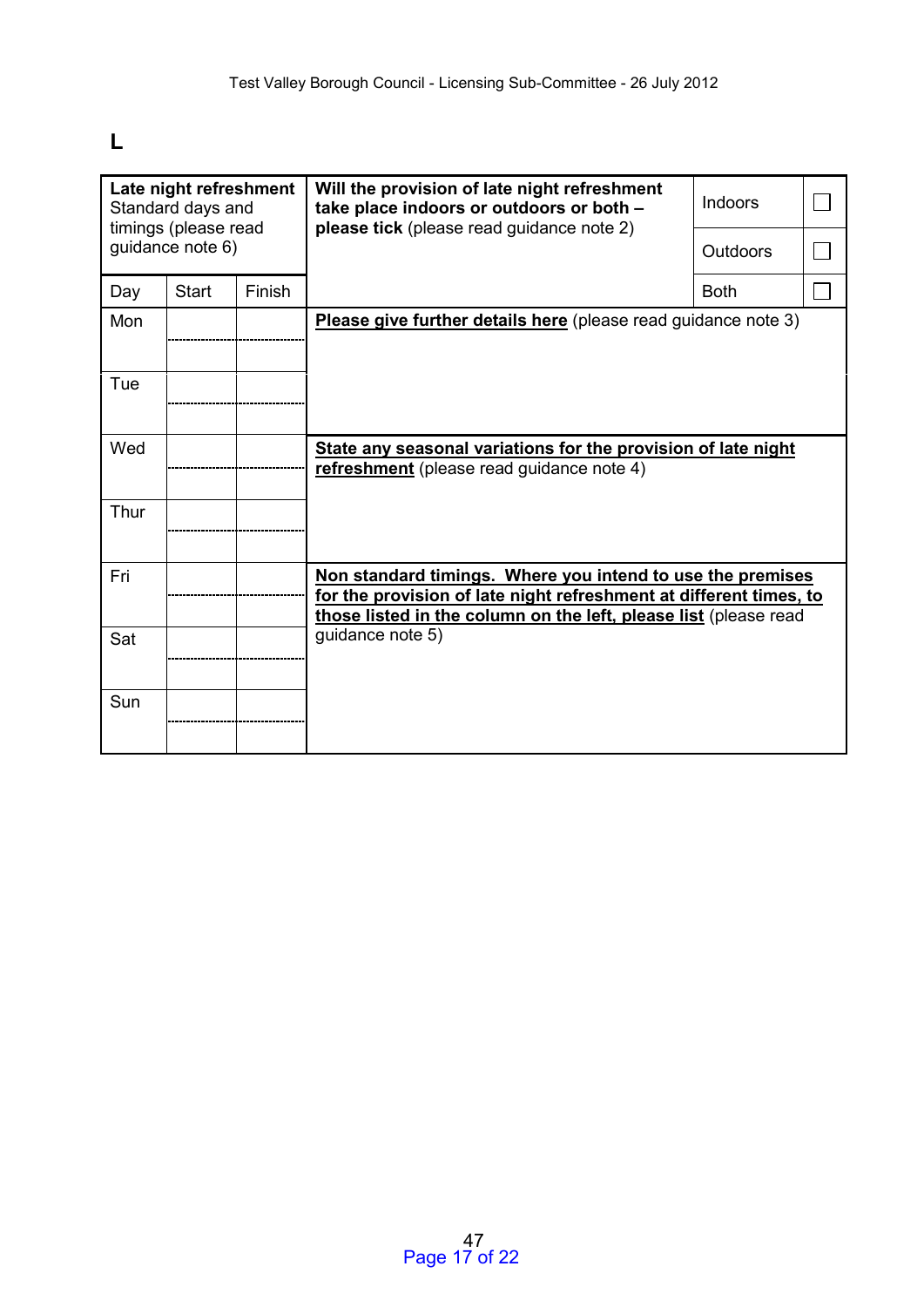## **M**

|      | <b>Supply of alcohol</b><br>Standard days and<br>timings (please read |        | Will the supply of alcohol be for<br>consumption (Please tick box) (please read                                                                                                                    | On the<br>premises  | Y |
|------|-----------------------------------------------------------------------|--------|----------------------------------------------------------------------------------------------------------------------------------------------------------------------------------------------------|---------------------|---|
|      | guidance note 6)                                                      |        | guidance note 7)                                                                                                                                                                                   | Off the<br>premises |   |
| Day  | <b>Start</b>                                                          | Finish |                                                                                                                                                                                                    | <b>Both</b>         |   |
| Mon  | 1800                                                                  | 2245   | <b>State any seasonal variations for the supply of alcohol</b> (please<br>read guidance note 4)                                                                                                    |                     |   |
| Tue  | 1800                                                                  | 2245   |                                                                                                                                                                                                    |                     |   |
| Wed  | 1800                                                                  | 2245   |                                                                                                                                                                                                    |                     |   |
| Thur | 1800                                                                  | 2245   | Non standard timings. Where you intend to use the premises<br>for the supply of alcohol at different times to those listed in the<br>column on the left, please list (please read guidance note 5) |                     |   |
| Fri  | 1800                                                                  | 2245   |                                                                                                                                                                                                    |                     |   |
| Sat  | 1800                                                                  | 2245   |                                                                                                                                                                                                    |                     |   |
| Sun  | 1800                                                                  | 2245   |                                                                                                                                                                                                    |                     |   |

**State the name and details of the individual whom you wish to specify on the licence as premises supervisor** 

| <b>Name</b><br>Paul Anthony Judd                                   |                 |  |  |  |
|--------------------------------------------------------------------|-----------------|--|--|--|
| <b>Address</b><br>47 Taranto Road,<br>Lordswood,<br>Southampton    |                 |  |  |  |
| <b>Postcode</b>                                                    | <b>SO16 5PL</b> |  |  |  |
| Personal Licence number (if known)<br>In process                   |                 |  |  |  |
| Issuing licensing authority (if known)<br>Southampton City Council |                 |  |  |  |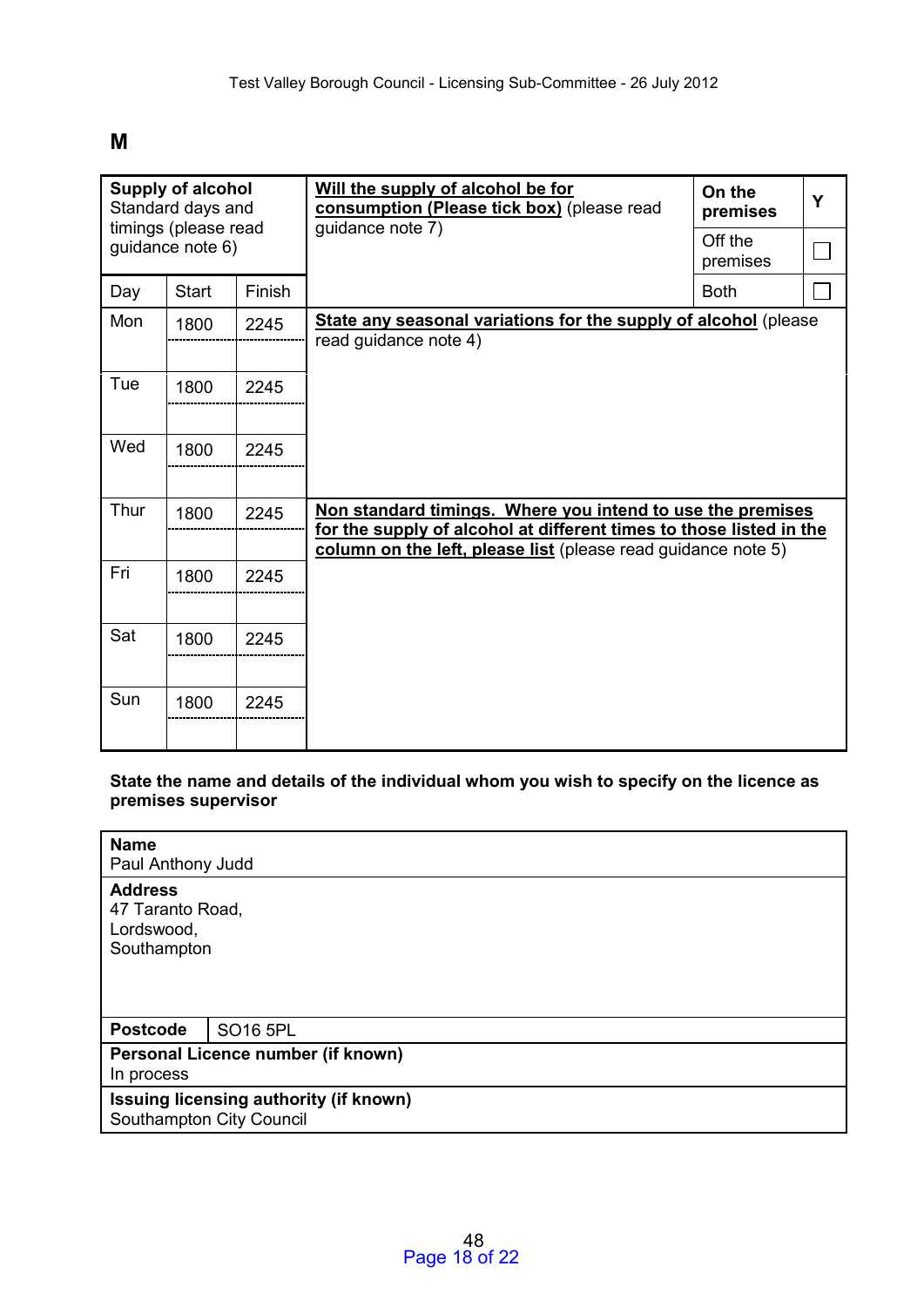# **N**

**Please highlight any adult entertainment or services, activities, other entertainment or matters ancillary to the use of the premises that may give rise to concern in respect of children** (please read guidance note 8)

**Not Applicable** 

# **O**

| <b>Hours premises are</b><br>open to the public<br>Standard days and<br>timings (please read<br>guidance note 6) |              |        | State any seasonal variations (please read guidance note 4)                                                                     |
|------------------------------------------------------------------------------------------------------------------|--------------|--------|---------------------------------------------------------------------------------------------------------------------------------|
| Day                                                                                                              | <b>Start</b> | Finish |                                                                                                                                 |
| Mon                                                                                                              | 0930         | 2300   |                                                                                                                                 |
| Tue                                                                                                              | 0930         | 2300   |                                                                                                                                 |
| Wed                                                                                                              | 0930         | 2300   |                                                                                                                                 |
|                                                                                                                  |              |        | Non standard timings. Where you intend the premises to be                                                                       |
| Thur                                                                                                             | 0930         | 2300   | open to the public at different times from those listed in the<br>column on the left, please list (please read guidance note 5) |
| Fri                                                                                                              | 0930         | 2300   |                                                                                                                                 |
| Sat                                                                                                              | 0930         | 2300   |                                                                                                                                 |
| Sun                                                                                                              | 0930         | 2300   |                                                                                                                                 |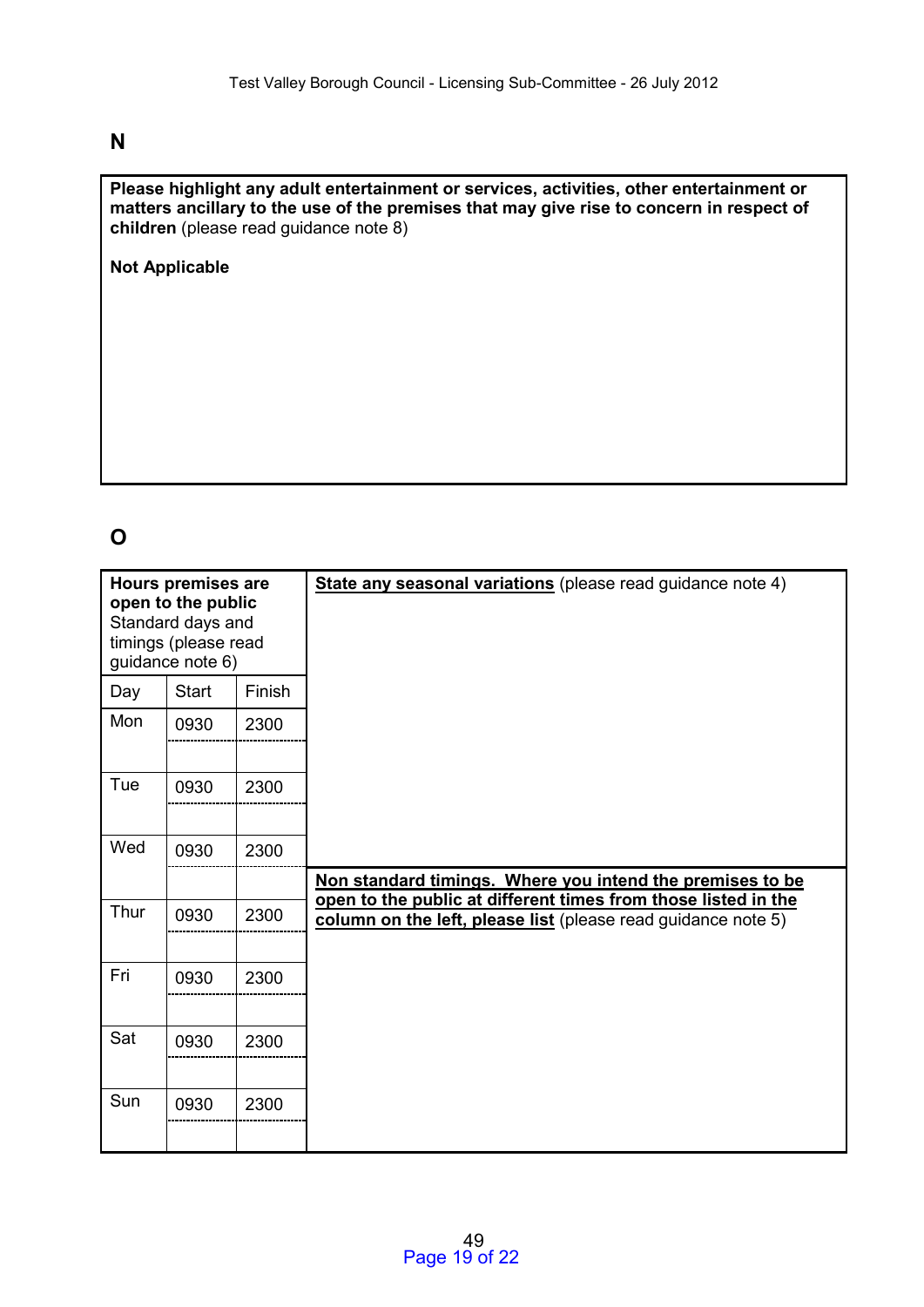**P** Describe the steps you intend to take to promote the four licensing objectives:

## **a) General – all four licensing objectives (b,c,d,e)** (please read guidance note 9)

All staff will be trained as appropriate to business service standards and upon granting of licence two staff will be further trained in licensing regulations and responsibilities. All staff training will be recorded. All staff will be trained and briefed about any conditions imposed on the licence.

A refusal to serve log book will be maintained and updated on site.

Whenever the DPS is not on site a nominated responsible person will be suitably trained and experienced to serve and supply alcohol. They will be briefed and understand any conditions imposed upon the licence.

There will be no general public admission whilst alcohol is being sold

## **b) The prevention of crime and disorder**

All staff will comply with any reasonable instruction given by a police officer.

Although the premise does not have a CCTV system, if so required the applicant will install such a system within twelve months.

To take an active role in any local pub watch scheme.

The DPS will maintain in working order a communication system e.g. telephone to call for emergency support if so required.

The DPS will report to the local police any incident of crime or disorder, as soon as is reasonably practicable.

## **c) Public safety**

The DPS will ensure the building is in a fit and proper condition for public access at all times. The DPS will report as soon as possible any incidents which give cause for concern.

The DPS will immediately ask anyone causing a nuisance or inconvenience to others, to leave the premise immediately.

Risk assessments have been carried out and will be reviewed and updated as and when required, with staff training also updated.

## **d) The prevention of public nuisance**

All guests and visitors into the centre using the licensed facilities will be in attendance at a private function, by ticket only. The public will not be permitted to access this service.

Ensure visitors do not cause a nuisance to neighbouring business, with due consideration to noise, light and litter.

Signage will be displayed asking customers to leave the premise in an orderly manner, without causing any disruption to neighbours.

Any refuse will be removed and disposed of in the correct and appropriate manner.

Any external lighting will be turned off when the premises are closed.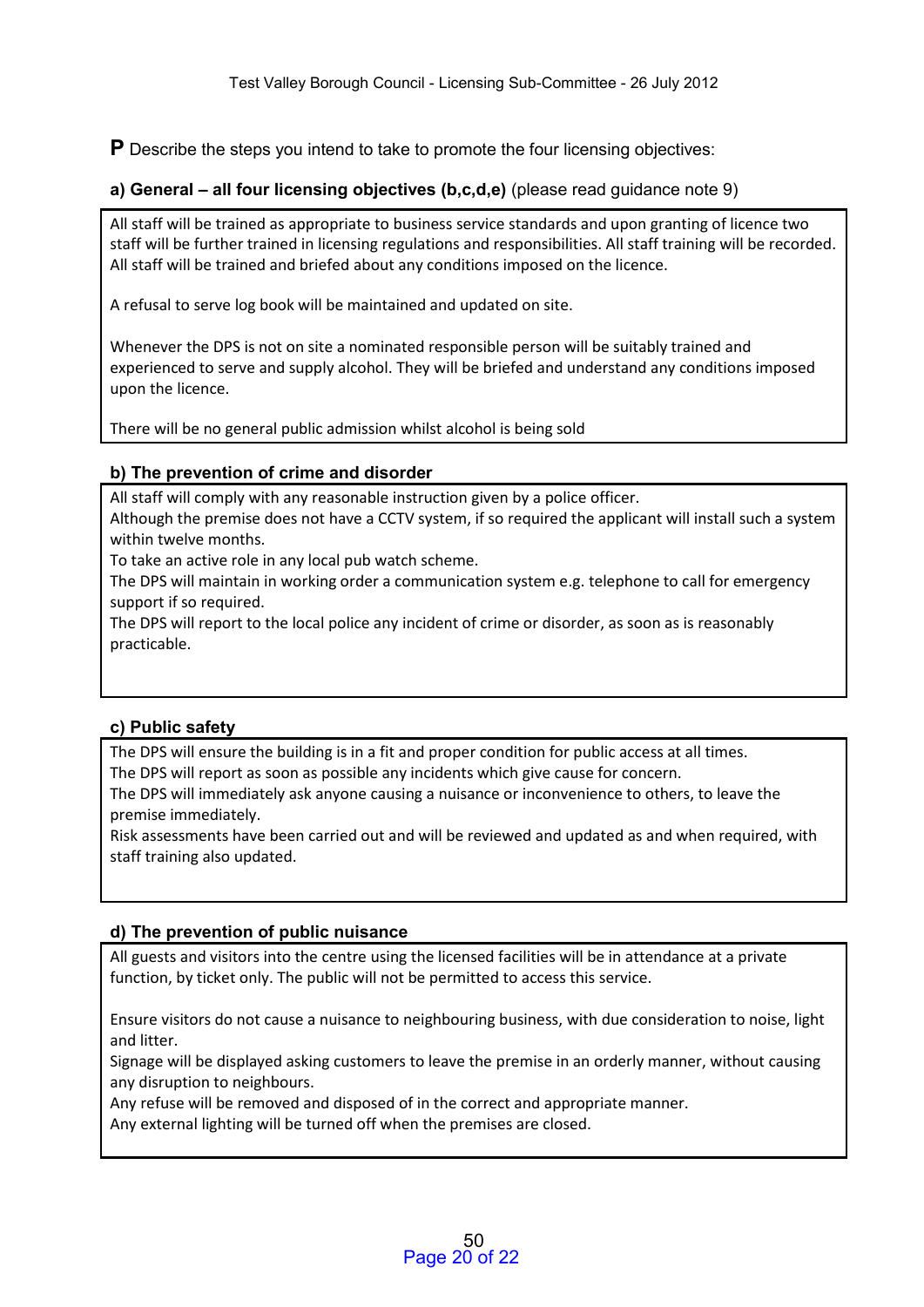### **e) The protection of children from harm**

All children under sixteen must be accompanied into the centre or will not be admitted. No form of adult entertainment or irresponsible drink promotions will take place or be permitted at any time.

A challenge 21 scheme will be in place.

Only an accredited proof of age scheme will be accepted, such as PASS or alternatively only a photographic driving licence or passport will be accepted as proof of age for ID purposes. The business will operate and actively encourage a family friendly environment.

#### **Please tick yes**

|           | I have made or enclosed payment of the fee                                                                      |   |
|-----------|-----------------------------------------------------------------------------------------------------------------|---|
| $\bullet$ | I have enclosed the plan of the premises                                                                        |   |
|           | I have sent copies of this application and the plan to responsible authorities and<br>others where applicable   | v |
|           | I have enclosed the consent form completed by the individual I wish to be premises<br>supervisor, if applicable | v |
| $\bullet$ | I understand that I must now advertise my application                                                           |   |
|           | I understand that if I do not comply with the above requirements my application will<br>be rejected             |   |

#### **IT IS AN OFFENCE, LIABLE ON CONVICTION TO A FINE UP TO LEVEL 5 ON THE STANDARD SCALE, UNDER SECTION 158 OF THE LICENSING ACT 2003 TO MAKE A FALSE STATEMENT IN OR IN CONNECTION WITH THIS APPLICATION**

### **Part 4 – Signatures** (please read guidance note 10)

**Signature of applicant or applicant's solicitor or other duly authorised agent** (See guidance note 11). **If signing on behalf of the applicant please state in what capacity.** 

| Signature | 7 F Simpson                                                     |  |  |
|-----------|-----------------------------------------------------------------|--|--|
| Date      | 07 06 12                                                        |  |  |
| Capacity  | Managing Director, Knight Training, acting agent for Paul Judd. |  |  |

**For joint applications signature of 2nd applicant or 2nd applicant's solicitor or other authorised agent.** (please read guidance note 12). **If signing on behalf of the applicant please state in what capacity.** 

| Signature |  |
|-----------|--|
| Date      |  |
| Capacity  |  |